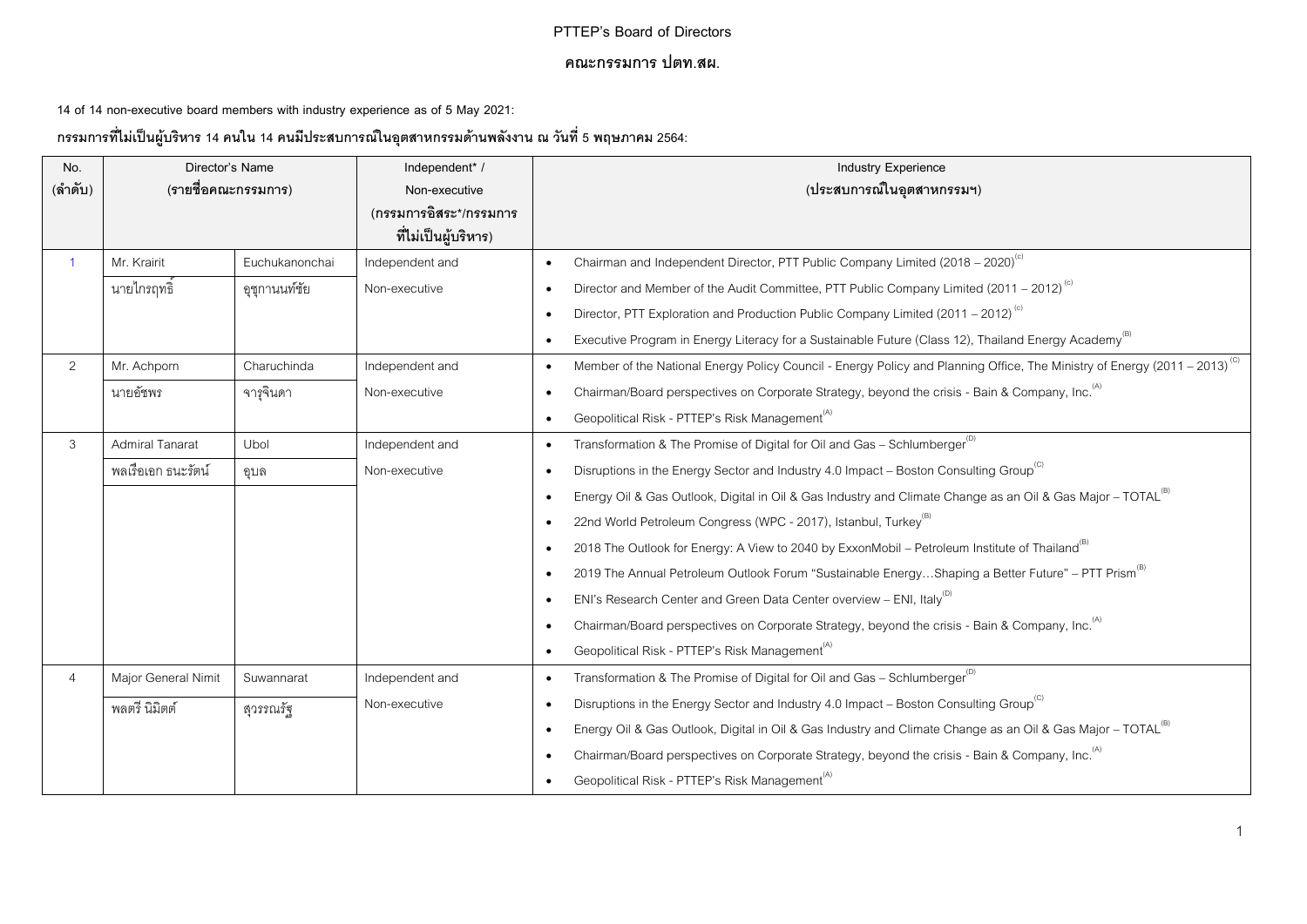| No.            | Director's Name     |                | Independent* /         | <b>Industry Experience</b>                                                                                                                |
|----------------|---------------------|----------------|------------------------|-------------------------------------------------------------------------------------------------------------------------------------------|
| (ลำดับ)        | (รายชื่อคณะกรรมการ) |                | Non-executive          | (ประสบการณ์ในอุตสาหกรรมฯ)                                                                                                                 |
|                |                     |                | (กรรมการอิสระ*/กรรมการ |                                                                                                                                           |
|                |                     |                | ที่ไม่เป็นผู้บริหาร)   |                                                                                                                                           |
| 5              | Mr. Pitipan         | Tepartimargorn | Non-executive          | Chief Operation Officer, Upstream Petroleum and Gas Business Group - PTT Public Company Limited (2015 - 2016) <sup>(A)</sup><br>$\bullet$ |
|                | นายปิติพันธ์        | เทพปฏิมากรณ์   |                        | Transformation & The Promise of Digital for Oil and Gas - Schlumberger <sup>(D)</sup><br>$\bullet$                                        |
|                |                     |                |                        | Disruptions in the Energy Sector and Industry 4.0 Impact - Boston Consulting Group <sup>(C)</sup><br>$\bullet$                            |
|                |                     |                |                        | Energy Oil & Gas Outlook, Digital in Oil & Gas Industry and Climate Change as an Oil & Gas Major - TOTAL <sup>(B)</sup><br>$\bullet$      |
|                |                     |                |                        | ENI's Research Center and Green Data Center overview - ENI, Italy <sup>(D)</sup><br>$\bullet$                                             |
|                |                     |                |                        | Renew Business Investment by Global Power Synergy Public Company Limited <sup>(B)</sup><br>$\bullet$                                      |
|                |                     |                |                        | Chairman/Board perspectives on Corporate Strategy, beyond the crisis - Bain & Company, Inc. (A)<br>$\bullet$                              |
|                |                     |                |                        | Geopolitical Risk - PTTEP's Risk Management <sup>(A)</sup><br>$\bullet$                                                                   |
| 6              | Mr. Bundhit         | Eua-arporn     | Independent and        | Board Member, National Reform Committee in Energy, National Reform Committee (2017) <sup>(C)</sup><br>$\bullet$                           |
|                | นายบัณฑิต           | เอื้ออาภรณ์    | Non-executive          | Executive Program in Energy Literacy for a Sustainable Future (Class 6), Thailand Energy Academy <sup>(b)</sup>                           |
|                |                     |                |                        | Chairman/Board perspectives on Corporate Strategy, beyond the crisis - Bain & Company, Inc. (A)<br>$\bullet$                              |
|                |                     |                |                        | Geopolitical Risk - PTTEP's Risk Management <sup>(A)</sup>                                                                                |
| $\overline{7}$ | Ms. Penchun         | Jarikasem      | Independent and        | Executive Vice President, Finance and Accounting Group - PTT Exploration and Production Plc. (2011 - 2015) <sup>(A)</sup><br>$\bullet$    |
|                | นางสาวเพ็ญจันทร์    | จริเกษม        | Non-executive          | Executive Program in Energy Literacy for a Sustainable Future (Class 6), Thailand Energy Academy <sup>(B)</sup><br>$\bullet$              |
|                |                     |                |                        | Transformation & The Promise of Digital for Oil and Gas - Schlumberger <sup>(D)</sup><br>$\bullet$                                        |
|                |                     |                |                        | Disruptions in the Energy Sector and Industry 4.0 Impact - Boston Consulting Group <sup>(C)</sup><br>$\bullet$                            |
|                |                     |                |                        | Energy Oil & Gas Outlook, Digital in Oil & Gas Industry and Climate Change as an Oil & Gas Major - TOTAL <sup>(B)</sup><br>$\bullet$      |
|                |                     |                |                        | ENI's Research Center and Green Data Center overview - ENI, Italy <sup>(D)</sup><br>$\bullet$                                             |
|                |                     |                |                        | Renew Business Investment by Global Power Synergy Public Company Limited <sup>(B)</sup><br>$\bullet$                                      |
|                |                     |                |                        | Chairman/Board perspectives on Corporate Strategy, beyond the crisis - Bain & Company, Inc. (A)<br>٠                                      |
|                |                     |                |                        | Geopolitical Risk - PTTEP's Risk Management <sup>(A)</sup><br>$\bullet$                                                                   |
| 8              | Mr. Patchara        | Anuntasilpa    | Non-executive          | ENI's Research Center and Green Data Center overview - ENI, Italy <sup>(D)</sup><br>$\bullet$                                             |
|                | นายพชร              | อนันตศิลป์     |                        | Chairman/Board perspectives on Corporate Strategy, beyond the crisis - Bain & Company, Inc. (A)<br>$\bullet$                              |
|                |                     |                |                        | Geopolitical Risk - PTTEP's Risk Management <sup>(A)</sup><br>$\bullet$                                                                   |
| 9              | Mr. Dechapiwat      | Na Songkhla    | Independent and        | Chairman/Board perspectives on Corporate Strategy, beyond the crisis - Bain & Company, Inc. (A)<br>$\bullet$                              |
|                | นายเดชาภิวัฒน์      | ณ สงขลา        | Non-executive          | Geopolitical Risk - PTTEP's Risk Management <sup>(A)</sup>                                                                                |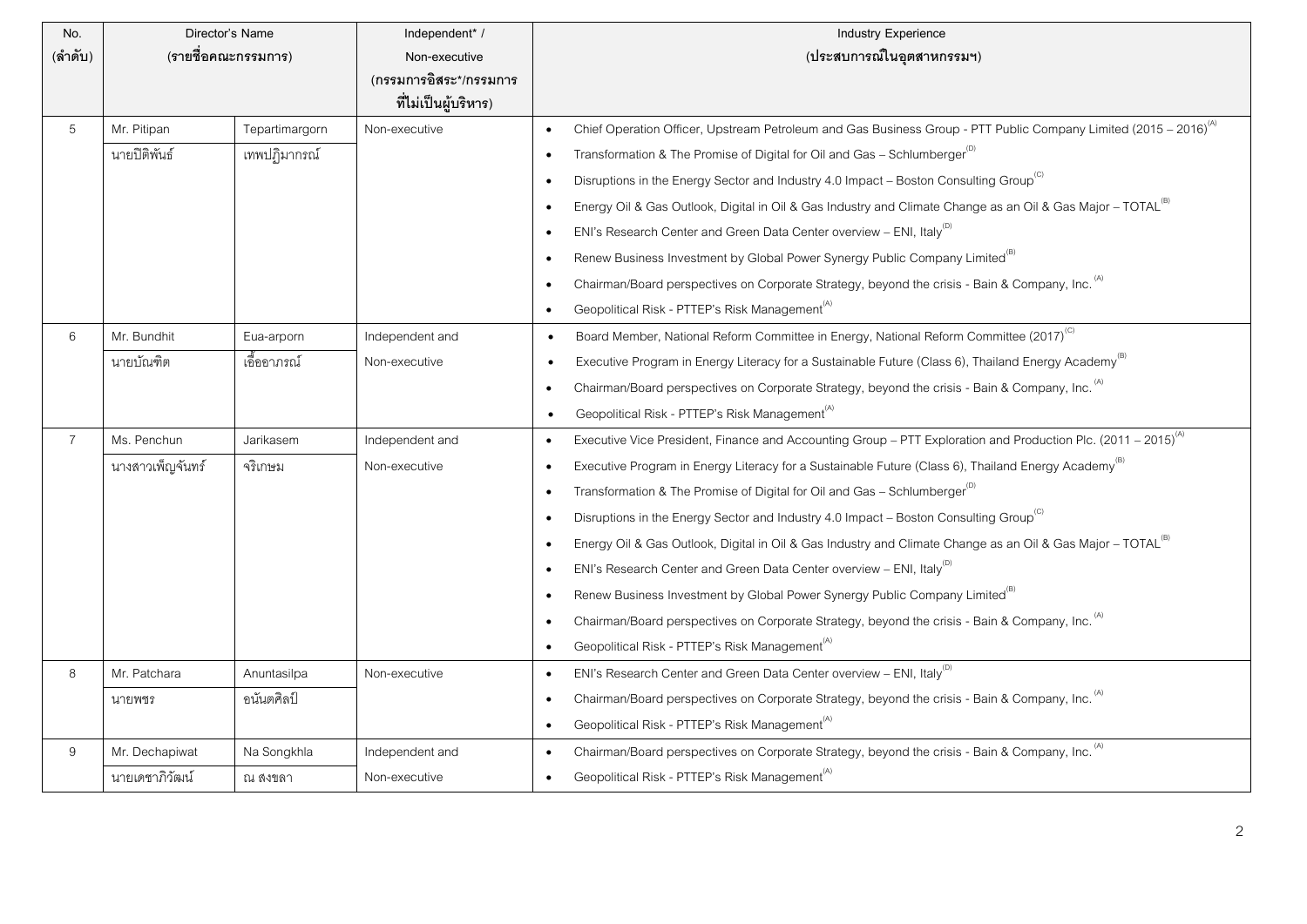| No.     | Director's Name     |                 | Independent* /                                 | <b>Industry Experience</b>                                                                                                                  |
|---------|---------------------|-----------------|------------------------------------------------|---------------------------------------------------------------------------------------------------------------------------------------------|
| (ลำดับ) | (รายชื่อคณะกรรมการ) |                 | Non-executive                                  | (ประสบการณ์ในอุตสาหกรรมฯ)                                                                                                                   |
|         |                     |                 | (กรรมการอิสระ*/กรรมการ<br>ที่ไม่เป็นผู้บริหาร) |                                                                                                                                             |
| 10      | Mr. Atikom          | Terbsiri        | Non-executive                                  | Chief Operating Officer, Upstream Petroleum and Gas Business Group, PTT Public Company Limited (2019 - Present) <sup>(A)</sup><br>$\bullet$ |
|         | นายอธิคม            | เติบศิริ        |                                                | Executive Program in Energy Literacy for a Sustainable Future (Class 6), Thailand Energy Academy <sup>(b)</sup><br>$\bullet$                |
|         |                     |                 |                                                | Clean Energy and Smart Transportation : Global Trend for Sustainable World - Petroleum Institute of Thailand <sup>(C)</sup><br>$\bullet$    |
|         |                     |                 |                                                | Global Oil & Gas Markets in Turmoil - Implications for Thailand - Petroleum Institute of Thailand <sup>(C)</sup><br>$\bullet$               |
|         |                     |                 |                                                | Renew Business Investment by Global Power Synergy Public Company Limited <sup>(B)</sup><br>$\bullet$                                        |
|         |                     |                 |                                                | Chairman/Board perspectives on Corporate Strategy, beyond the crisis - Bain & Company, Inc. (A)<br>$\bullet$                                |
|         |                     |                 |                                                | Geopolitical Risk - PTTEP's Risk Management <sup>(A)</sup><br>$\bullet$                                                                     |
| 11      | Mrs.Angkarat        | Priebjrivat     | Independent and                                | Chairman/Board perspectives on Corporate Strategy, beyond the crisis - Bain & Company, Inc. (A)<br>$\bullet$                                |
|         | นางอังครัตน์        | เพรียบจริยวัฒน์ | Non-executive                                  | Geopolitical Risk - PTTEP's Risk Management <sup>(A)</sup><br>$\bullet$                                                                     |
|         |                     |                 |                                                | It's time to Reform a Next New Normal - PTT Group AC Forum 2020 <sup>(B)</sup><br>$\bullet$                                                 |
| 12      | Mr. Auttapol        | Rerkpiboon      | Non-executive                                  | President and Chief Executive Officer, PTT Public Company Limited (2020 - Present) <sup>(A)</sup><br>$\bullet$                              |
|         | นายอรรถพล           | ฤกษ์พิบูลย์     |                                                | Advisory Board, The Institute of Industrial Energy (2020 – Present) <sup>(C)</sup><br>$\bullet$                                             |
|         |                     |                 |                                                | Council of Trustees, Petroleum Institute of Thailand (PTIT) (2021 – Present) <sup>(C)</sup><br>$\bullet$                                    |
|         |                     |                 |                                                | Executive Program in Energy Literacy for a Sustainable Future (Class 12), Thailand Energy Academy <sup>(B)</sup><br>$\bullet$               |
|         |                     |                 |                                                | Chairman/Board perspectives on Corporate Strategy, beyond the crisis - Bain & Company, Inc. (A)<br>$\bullet$                                |
|         |                     |                 |                                                | Geopolitical Risk - PTTEP's Risk Management <sup>(A)</sup><br>$\bullet$                                                                     |
| 13      | Mr. Veerathai       | Santiprabhob    | Independent and                                | Chairman/Board perspectives on Corporate Strategy, beyond the crisis by Bain & Company, Inc. <sup>(A)</sup><br>$\bullet$                    |
|         | นายวิรไท            | ส้นติประภพ      | Non-executive                                  | Geopolitical Risk - PTTEP's Risk Management <sup>(A)</sup><br>$\bullet$                                                                     |
| 14      | Mr. Wattanapong     | Kurovat         | Non-executive                                  | Director General, Energy Policy and Planning Office (2019 - Present) <sup>(A)</sup><br>$\bullet$                                            |
|         | นายวัฒนพงษ์         | คุโรวาท         |                                                | Director and Member of the Risk Management Committee, IRPC Public Company Limited (2019 – Mar 2021) <sup>(C)</sup><br>$\bullet$             |
|         |                     |                 |                                                | Director, Power Policy Bureau, Energy Policy and Planning Office (2015 – 2018) <sup>(A)</sup><br>$\bullet$                                  |
|         |                     |                 |                                                | Executive Program in Energy Literacy for a Sustainable Future (Class 13), Thailand Energy Academy <sup>(B)</sup><br>$\bullet$               |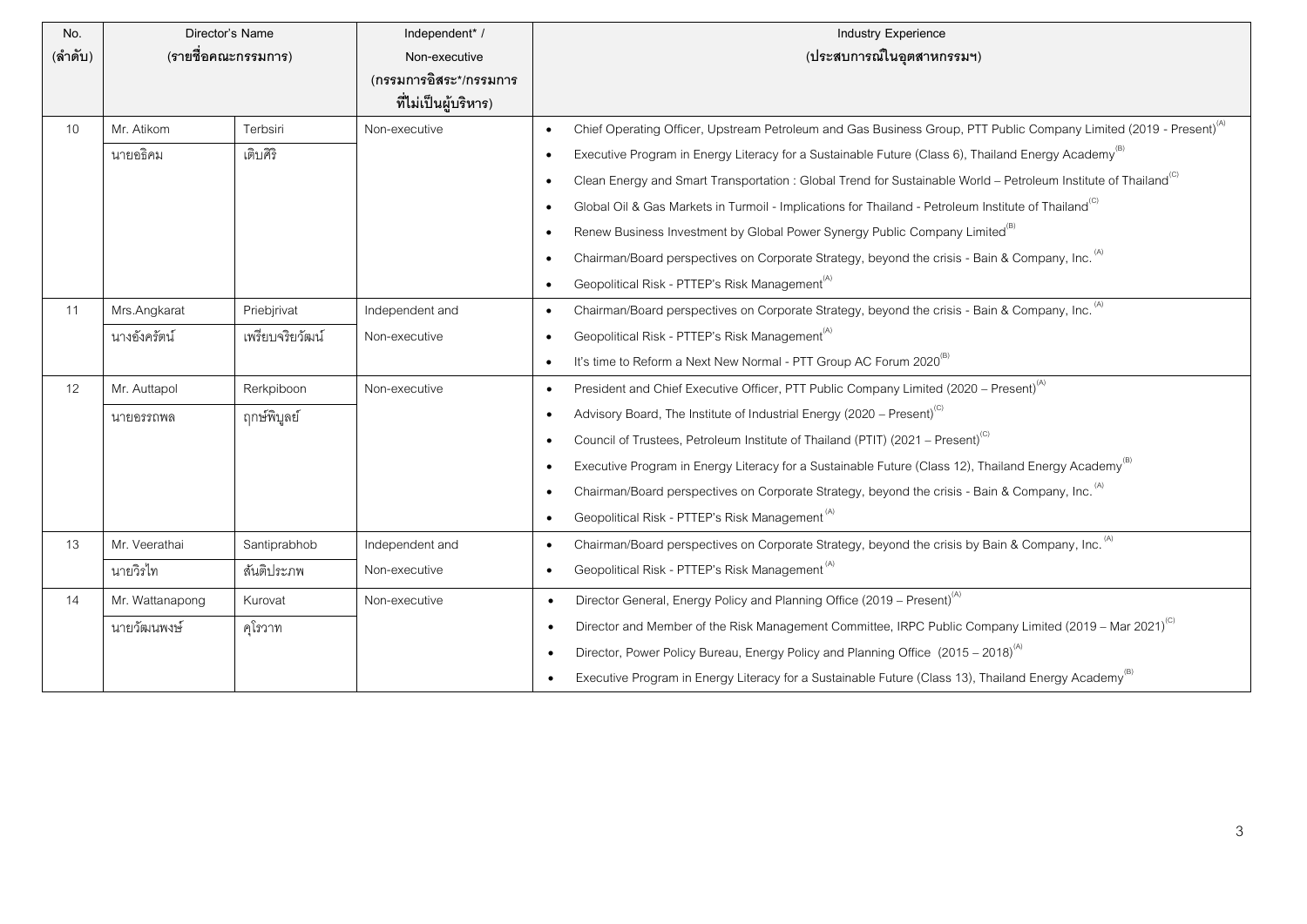## **Directors who resign or retired in year 2020 กรรมการพ้นจากต าแหน่งในปี 2563**

| No.<br>(ลำดับ) | Director's Name<br>(รายชื่อคณะกรรมการ) |                | Independent* / Non-executive<br>(กรรมการอิสระ*/กรรมการ<br>ที่ไม่เป็นผู้บริหาร) | Industry Experience<br>(ประสบการณ์ในอุตสาหกรรมฯ)                                                                                     |
|----------------|----------------------------------------|----------------|--------------------------------------------------------------------------------|--------------------------------------------------------------------------------------------------------------------------------------|
| $\mathbf{1}$   | Mr. Prajya                             | Phinyawat      | Independent and Non-                                                           | President at PTT Exploration and Production Plc. (1996 - 2000) <sup>(A)</sup>                                                        |
|                | นายปรัชญา                              | ภิญญาวัธน์     | executive                                                                      | Transformation & The Promise of Digital for Oil and Gas - Schlumberger <sup>(0)</sup>                                                |
|                |                                        |                |                                                                                | Disruptions in the Energy Sector and Industry 4.0 Impact - Boston Consulting Group <sup>(C)</sup>                                    |
|                |                                        |                |                                                                                | Energy Oil & Gas Outlook, Digital in Oil & Gas Industry and Climate Change as an Oil & Gas Major - TOTAL <sup>(B)</sup>              |
|                |                                        |                |                                                                                | CERAWeek 2019 - Houston, Texas, USA <sup>(B)</sup><br>$\bullet$                                                                      |
|                |                                        |                |                                                                                | ENI's Research Center and Green Data Center overview - ENI, Italy <sup>(D)</sup>                                                     |
| 2              | Mr. Sethaput                           | Suthiwart-     | Independent and Non-                                                           | Transformation & The Promise of Digital for Oil and Gas - Schlumberger <sup>(D)</sup>                                                |
|                |                                        | Narueput       | executive                                                                      | Disruptions in the Energy Sector and Industry 4.0 Impact - Boston Consulting Group <sup>(C)</sup>                                    |
|                | นายเศรษฐพุฒิ                           | สุทธิวาทนฤพุฒิ |                                                                                | Energy Oil & Gas Outlook, Digital in Oil & Gas Industry and Climate Change as an Oil & Gas Major - TOTAL <sup>(B)</sup><br>$\bullet$ |
|                |                                        |                |                                                                                | CERAWeek 2019 - Houston, Texas, USA <sup>(B)</sup><br>$\bullet$                                                                      |
|                |                                        |                |                                                                                | ENI's Research Center and Green Data Center overview - ENI, Italy <sup>(D)</sup>                                                     |
| 3              | Mr. Chansin                            | Treenuchagron  | Non-executive                                                                  | Chief Executive Office - PTT Public Company Limited (Present)(A)                                                                     |
|                | นายชาญศิลป์                            | ตรีนุชกร       |                                                                                |                                                                                                                                      |
| 4.             | Mr. Twarath                            | Sutabutr       | Non-executive                                                                  | Governing Board Member, The Renewable Energy and Energy Efficiency Partnership (2020 - Present) <sup>(C)</sup><br>$\bullet$          |
|                | นายทวารัฐ                              | สูตะบุตร       |                                                                                | Inspector General - Office of the Permanent Secretary, Ministry of Energy (2018 – Present) <sup>(A)</sup><br>$\bullet$               |
|                |                                        |                |                                                                                | Director-General - Energy Policy and Planning Office, The Ministry of Energy (2015 – 2018) <sup>(A)</sup>                            |
|                |                                        |                |                                                                                | Executive Program in Energy Literacy for a Sustainable Future (Class 10), Thailand Energy Academy <sup>(B)</sup>                     |
|                |                                        |                |                                                                                | CERAWeek 2019 - Houston, Texas, USA <sup>(B)</sup><br>$\bullet$                                                                      |
|                |                                        |                |                                                                                | Renew Business Investment by Global Power Synergy Public Company Limited <sup>(B)</sup>                                              |
|                |                                        |                |                                                                                | ASEAN Sustainable Energy Week 2020 <sup>(B)</sup><br>$\bullet$                                                                       |
|                |                                        |                |                                                                                | The Role of Natural Gas Towards Greening Society in ASEAN and East Asia <sup>(B)</sup>                                               |
|                |                                        |                |                                                                                | "Thailand's Experience on Energy Security" Annual Conference by Asia Pacific Energy Research Centre (APERC) <sup>(0)</sup>           |
|                |                                        |                |                                                                                | ASEAN Energy Business Forum 2020 <sup>(B)</sup>                                                                                      |
|                |                                        |                |                                                                                | ASEAN Clean Energy Week 2020 <sup>(B)</sup>                                                                                          |

\*Independence is based on PTTEP's Definition of Independent Directors

ความเป็นอิสระเป็นไปตามนิยามกรรมการอิสระของ ปตท.สผ.